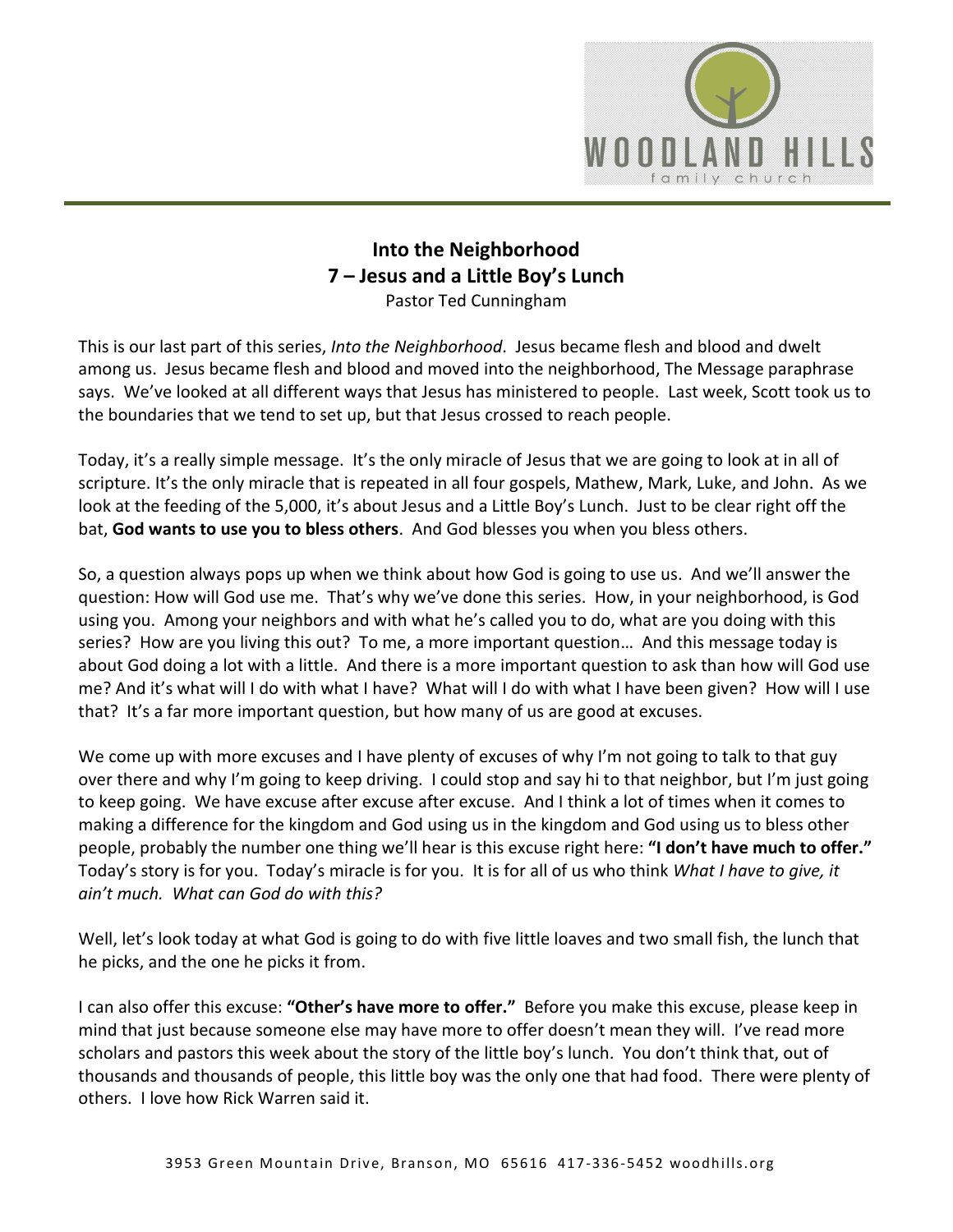He goes, "There were some rich people there with some pretty nice picnic baskets, hiding." Like, "This is going to be enough to feed my family, I don't want to let people around me know that I've got this food." Jesus picks a little boy and a little boy's lunch.

I hear this too**. "It's not my time yet, I'm too young."** Well, let no one despise your youth. That's what I love about the story that we get today, this miracle, repeated four times in the gospels, is of a young boy that has no name. We don't even get his name. But God uses this young boy. You're not too young. Bring what you have. And if it's a lot of inexperience, bring that to God.

**"I don't really have the education."** Bring that to God. **"I don't have the degrees."** Bring that to God. He can do a lot with a little.

For the 8:30 service, **"I'm too old."** We're not even going to include this point in the next two services. Now, let's be really honest, 8:30. Come on! Some of you make the excuse, **"I offered a lot already. I've given a lot already."** I've heard these words come out of the mouths of my senior adult friends. **"It's someone else's turn."** Really? Show me a scripture where it's someone else's turn. Sure, it's some else's turn, but it's still your turn. You still have much to offer. I actually would argue that this service has so much to offer the kingdom; you have so much experience, you have a lot to offer. What can God do with all of your life experience and all of the journeys you've been on and the faith that you have lived out.

Here's where the rubber really meets the road. We're still on these excuses, **"It won't make a difference what I bring."** You don't know that. You don't know about something you do today or someone you talk to today or a conversation that you are going to have later this week. You think you had a nice conversation, but then years later, you hear about the impact of that conversation. Or how it was a turning point in someone's life, the thing that you said or did for them years and years ago. You bring what you have and let God make the difference. Let him multiply what you bring.

Some of you have given up because… This is the last one. We could do a whole message on excuses, but we won't. **"It hasn't made a difference in the past."** I'll say it again. You don't know that. You just don't know how God is using you after you walk away from interacting with a neighbor or having a conversation.

Let's jump into this. We're going to be in John 6. We're going to look at 15 verses. We're going to look at this whole story and the whole miracle. Sometimes we really focus on the 5,000, but today we see this little boy bringing what he has and it's not much. But not only does Jesus feed the 5,000, people, they get to go home with doggie bags because there is a lot left. Jesus multiplies this little bit that the boy brings.

*Some time after this, Jesus crossed to the far shore of the Sea of Galilee (that is, the Sea of Tiberias)…* I always love reading this in scripture because you constantly see Jesus trying to get away from people and that's not a bad thing. He loved people and he had compassion on the crowds. He did, but he was often wanting to retreat with his disciples. He was often wanting to get alone with his heavenly Father. So, when you see me dodging you at Walmart, I get that from the scripture.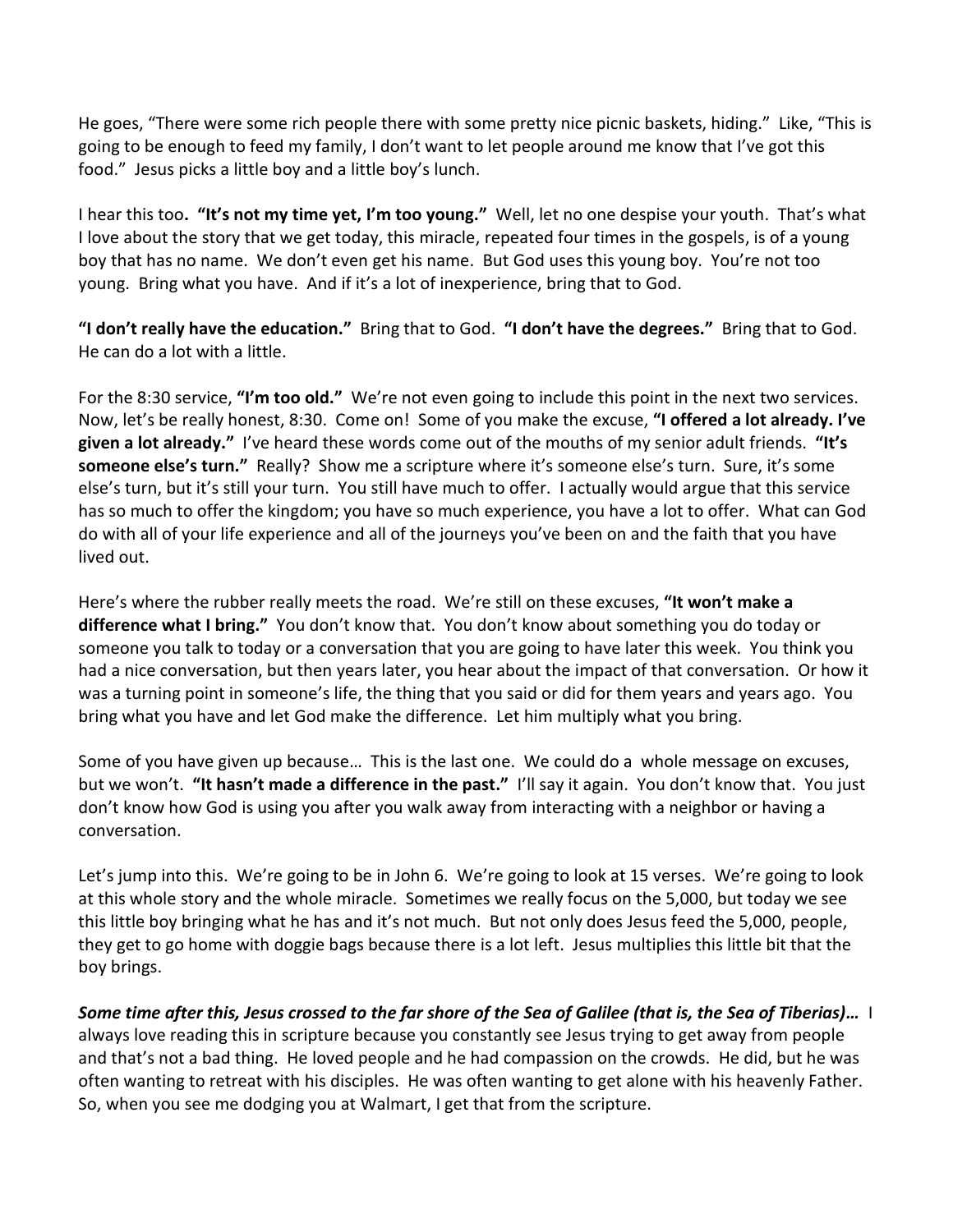*2 …and a great crowd of people followed him…* Why? Scriptures says because they saw the miracles already. They couldn't get enough of this. So, now the crowd, thousands and thousands of people are following Jesus because they were… Some were intrigued by his ministry. Others wanted the benefits of his ministry. Some were just people watchers. But they are following him and it's a large crowd *…because they saw the signs he had performed by healing the sick. 3 Then Jesus went up on a mountainside and sat down with his disciples. 4 The Jewish Passover Festival was near.*

*5 When Jesus looked up and saw a great crowd coming toward him, he said to Philip, "Where shall we buy bread for these people to eat?"* Now, do you think Jesus saw this as an unsolvable problem? No. When you read it in other gospels, it was late in the day and it was time now for people to be getting hungry. I think one of the best lessons we get from this story is Jesus always has a solution for your problem before you even know you have a problem.

Raise your hand in here if you are a teacher. You love asking questions that you know the answer to already. And then when someone answers wrong, what do you say? Jesus is going to do it with the disciples. "That's a good answer. Not quite the answer we're looking for." You see this all the time with the way Jesus taught. I love it. "Where are we going to buy bread for these people to eat" I just want to remind you, because it's been done before. He could drop manna from heaven. He doesn't need a McDavid's, he doesn't need a strip mall. He's asking the disciples. Why? Because in every miracle, there is a lesson to be learned. There is a lesson for all of us to learn and Jesus is with his disciples so he's still teaching. He's only going to be a few years with them and he's wanting them to get this and understand how the kingdom works because the kingdom works opposite of our human thinking. He's going to show them how he can take a little and make a lot.

*6 He asked this only to test him, for he already had in mind what he was going to do.* Jesus wasn't looking for an answer because he already had a solution to what, to the disciples, looked like an unsolvable problem. "There is no way we can feed thousands and thousands of people out here in the middle of nowhere." But Jesus already had in mind what he was going to do.

Jesus has a solution for the problem you don't even know you have yet. So please, lets start with this idea of God using you. Jesus has plans for how he is going to use you. You need to rest in that today. And instead of asking the questions, "How? What are his plans," because we get so caught up with this. "What is God's plan for my life? What is his will for my life? Today, we're going to see, don't get so focused on that question that you forget about what you already have to bring. Think about what you have to bring, make the most of the moment you're in, give what you have.

Ephesians 2: 10 – *For we are God's handiwork, created in Christ Jesus to do good works*.Not works that we come up with or try to figure out or find, but which God has prepared in advance for us to do. This is what I love about parenting. Mom and Dad, please understand, your job as a parent is not to force your way upon your child or to turn your child to you as the source of life. They are not your source of life and you're not their source of life. You, Mom and Dad… I love this as a dad, getting to walk alongside my children to figure out, to experience with them what God has prepared in advance for them to do? What is your giftedness and personality and the resources and the energy that you have? How can you use that right now to serve God, to be used by God to bless others?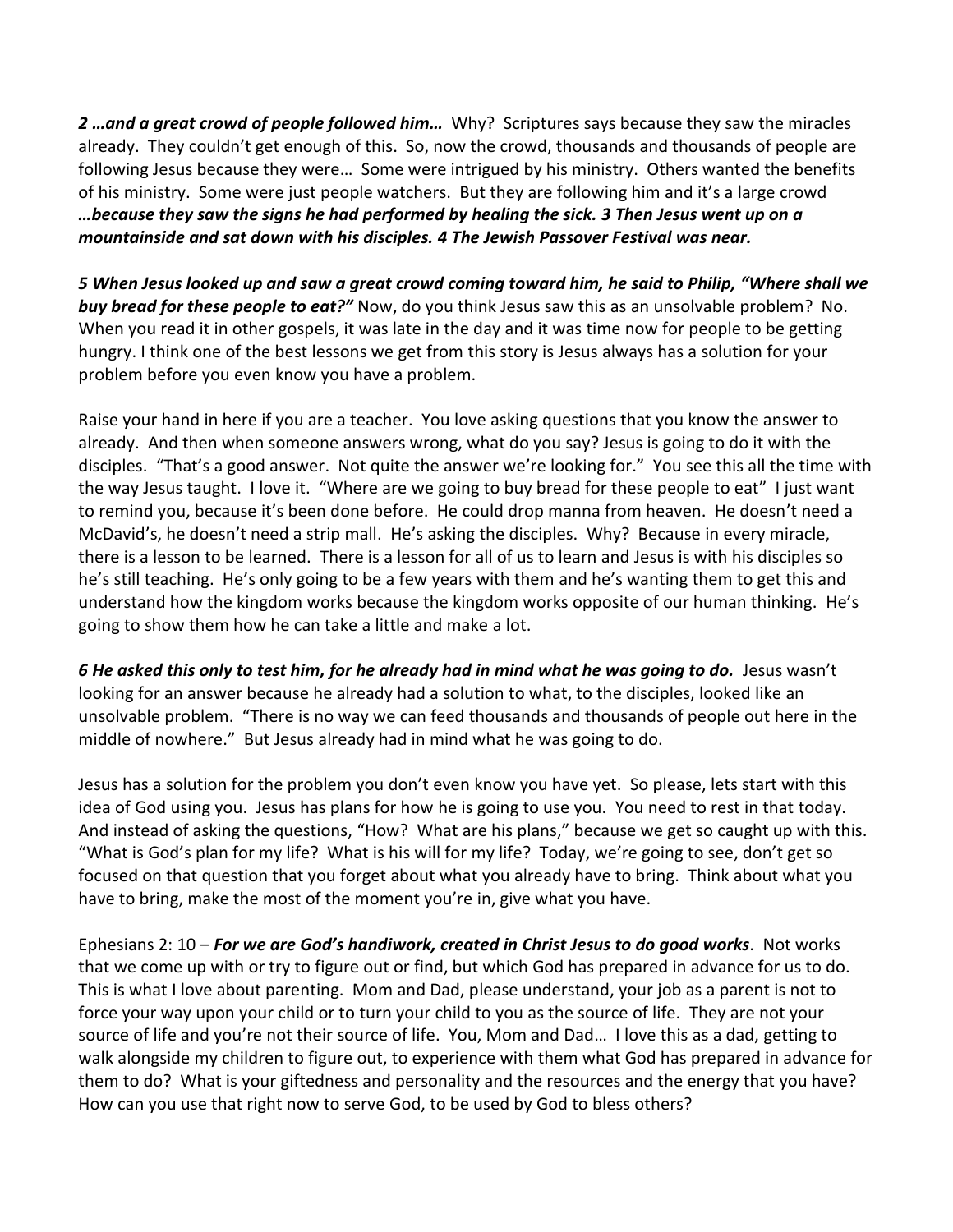So, Jesus is going to ask this question and he's going to get some answers. And I love the answers. *7 Philip answered him, "It would take more than half a year's wages to buy enough bread for each one to have a bite!"* Stop right there because this is what most of us do before we give. By the way, we are in our 20<sup>th</sup> year as a church. I've had so much fun in the last 20 years watching how God has used this little church, in this little town called Branson, to bless this community and to bless outside of this community. God has been using this little church. I keep saying *little* because that's what Joe White always calls it. "How's our little church doing over there in the Castle?" The little church is doing good.

I like that because that reminds me… This little church can do great things. But sometimes… And we may enter into a season. I think we maybe coming upon it, I don't know what God's plan is ultimately for this church, but let's not get caught up in the economics to where we're like, "I don't know, if we do that, it will cost too much. This church has never had that mentality. We've never allowed the bottom line to determine the ministry that we do. I love that in 20 years, we've never taken out a loan; we have not debt. I'm trying to think of a need that was presented to this church over the last 20 years that we said no to because we didn't have the resources. We understand as a church that God is into not addition, but multiplication. And we bring the little that we have.

I can't understand how it always works, but tithing has always been a priority for me. From the time I was very young and taught how to do this by my dad. You tithe and you just watch things being taken care of. Some of you are like, "I tithe but I'm still in a lot of debt. I need a miracle." You don't need a miracle, you need a budget. Don't get confused here. There are some things that are unsolvable. If you're living in something you think is unsolvable right now and it's really solvable, just solve it. Stop waiting on God. Do your part.

For some, you don't bring what you have. You don't bring your time, you don't bring your energy, you don't bring your resources, you don't bring your giftedness to the family of God here. You don't bring your tithe, you don't bring your offering because you're caught up in what? "Do you have any idea how much this will cost if I do this?" We're about to see it. We have haven't seen it yet, but we're about to see a little boy who gave everything that was in his hands. I want you to really see this next part. This little boy takes everything in his hands and places it in the hands of Jesus. That's a bigger deal and more things are going to happen in the hands of Jesus than in my hands, so whatever I have, I bring it.

*8 Another of his disciples…* While the others are doing economics. *…Andrew, Simon Peter's brother, spoke up, 9 "Here is a boy…"* Again, I remind you during this time, childhood was an insignificant period of life. Remember, the disciples were off, and Jesus rebuked them, but they would keep the children from coming to Jesus. "Don't waste his time." But now it's a boy *"…with five small barley loaves and two small fish,"* I just love everything. It can't be more *little* than this passage. The loaves are little, the fish are little, and it's a little boy. *"…but how far will they go among so many?"* So, still the questions. What good will this do among so many?

Here comes the miracle. *10 Jesus said, "Have the people sit down." There was plenty of grass in that place, and they sat down (about five thousand men were there).* I love the detail John puts into this. About five thousand men were there so we know that the children and the women weren't counted.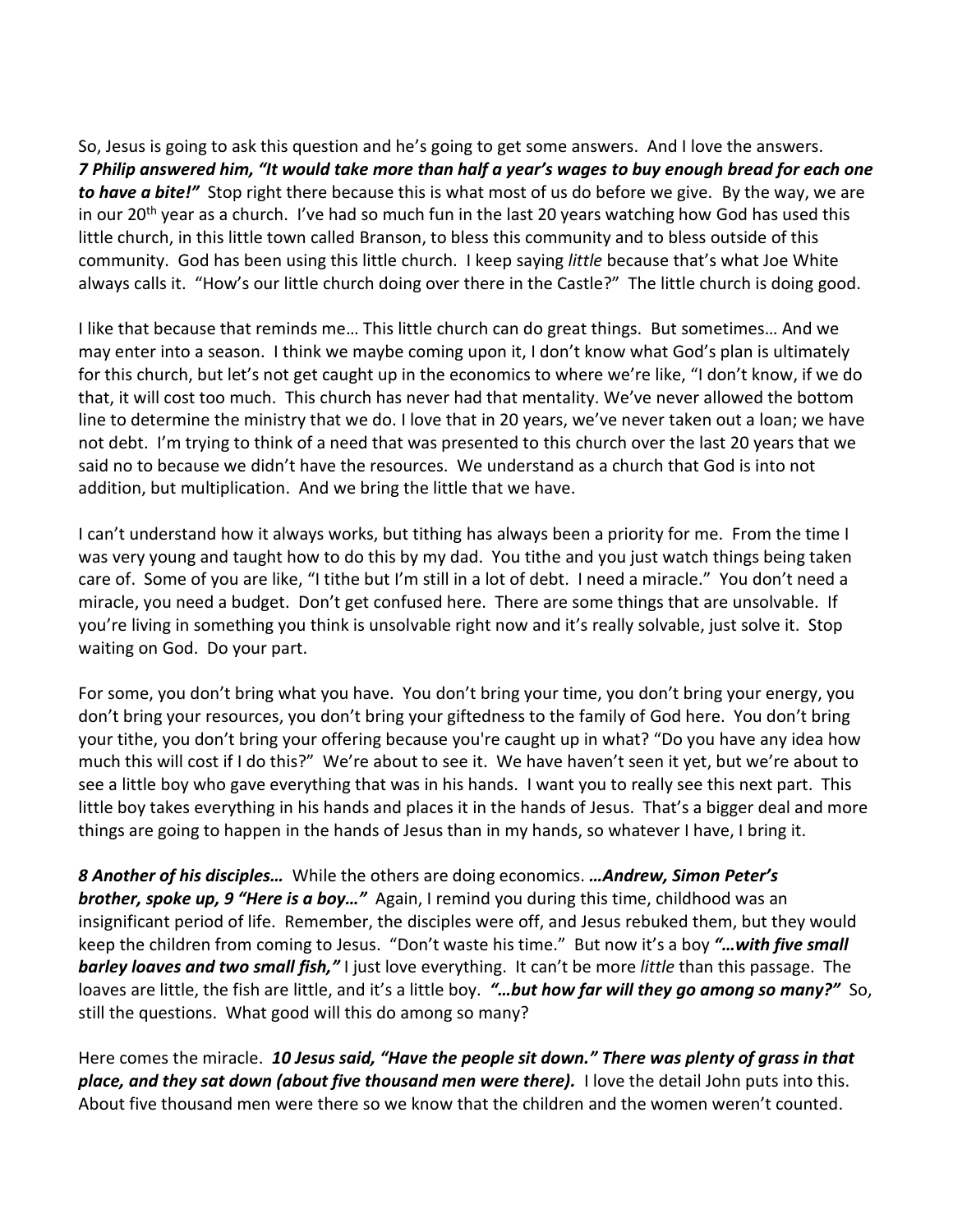This is lot of people. This is what we call a multitude; it's a lot of people. Five small barley loaves and two small fish. *11 Jesus then took the loaves, gave thanks, and distributed to those who were seated as much as they wanted.* Have you ever been to someone's house for dinner and there are like ten of you sitting around the table and they bring eight chicken breasts out to the table? They say something like, "Help yourself." You're like, *Okay, who are we splitting with here? I don't know about y'all, I can do a whole one. Can anybody else do a whole one? You two pipsqueaks down there, you're splitting one of these.* Jesus gave thanks… You have to step into the scene for just a moment and think of… I just think chaos. I think absolute chaos. How is this being organized? You only have so many. Jesus was distributing it to them. *He did the same with the fish.*

## *12 When they had all had enough to eat, he said to his disciples, "Gather the pieces that are left over. Let nothing be wasted." 13 So they gathered them and filled twelve baskets with the pieces of the five barley loaves left over by those who had eaten.*

The scripture doesn't tell us this, but I'm assuming there were a lot of people wondering what had happened. They had seen him heal the sick and now he just fed Silver Dollar City, all of those in attendance for a day, with five loaves and two fish. I think the lesson for us… There are so many lessons in here. We just never know for sure how Jesus will use us. I'll say you'll never know if you don't bring him what you have. You'll never know. And we're always questioning and giving those excuses of why we don't bring what we already have.

Talk about we're into the neighborhood conversations. What about the little details of our stories that we take time to share with someone? Have you ever done this? I bet everyone in here has a story like this especially if you have lived a few years. You had coffee with someone, or you had dinner or breakfast with someone, and you shared your story. You talked a little bit. It was just a normal meal, a normal get together. Years later, they come to you and say, "Do you remember the time you told me..?" They share something you said, and they say, "That was a turning point in my life."

I've heard from people in this church about you. I don't know if you know this but there are people in this church who have struggled over the last few years with suicidal thoughts. I don't know if you know this, but just the way you engage them on a Sunday, just the way you talk to them… I have a friend at this church who can name by name three people in this church… I don't even think these three people probably even know what they said or what they did. But it's like this individual finds these people on Sunday.

This is why, as we move into the neighborhood, we have to be very careful. You've had people come up to you and say this. "It was a turning point in my life." You walk away from that interaction going, "Man, I don't even know what I said. I don't even know what I did." This is why even as we end this series, don't overlook the small, little moments. The little conversations you have where you lean in and talk to someone and share their value with them because maybe for the last week or two or three, they've experienced no value from no one.

How about this. How about the little job we work? This is where some of you are at. "My job is purposeless. It's mundane. I'm widget making…" Really? If you are doing your work as unto the Lord,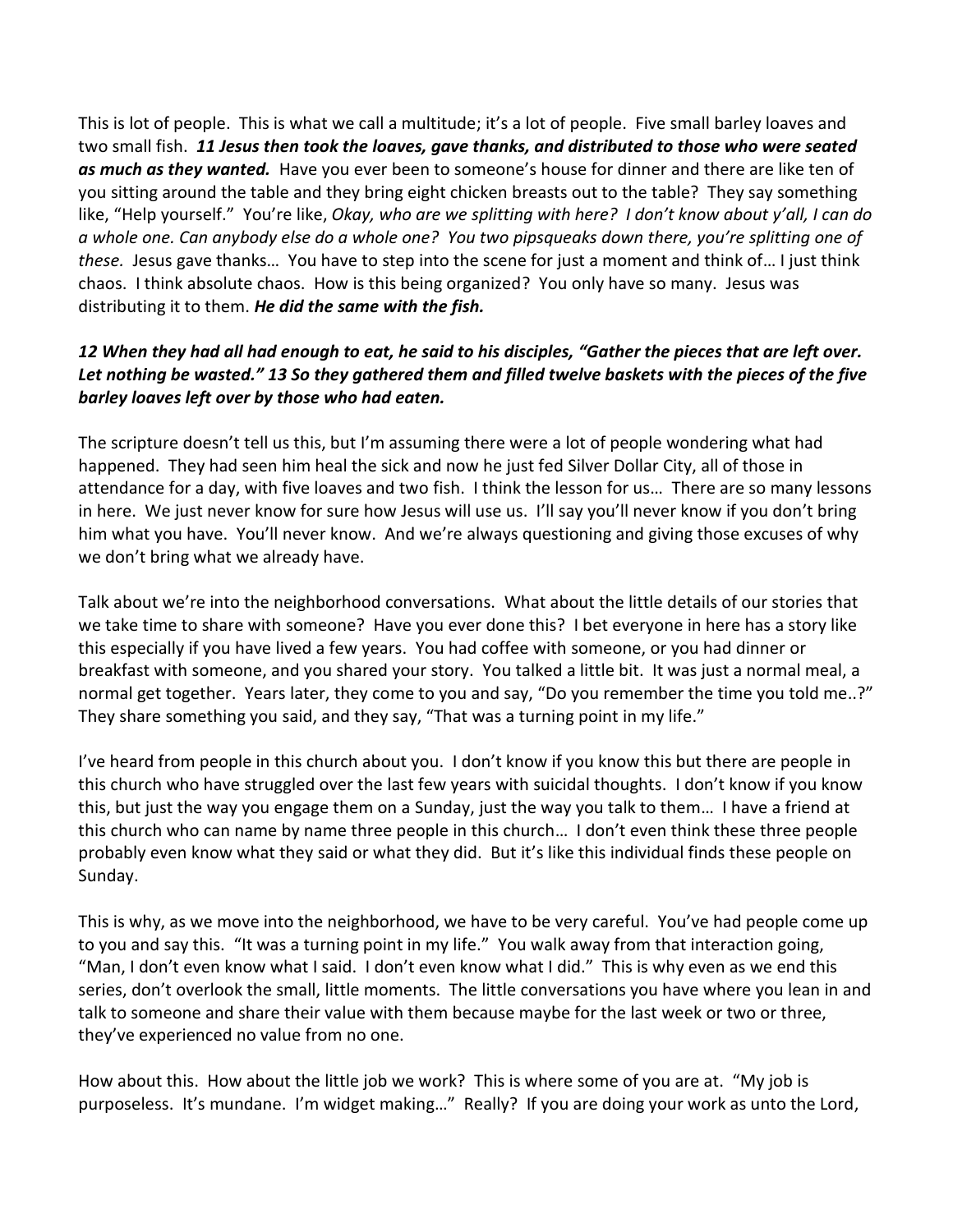every single job in here God can use to bless others. Right now, you're thinking, *But boy people are ungrateful.* I know they are. *People are difficult*. I know they are. *People don't want to work right now, Ted.* I know they don't. But you stay out of it. *Ted, I have a minimum wage job; you're not going to tell me that makes any difference*. Bring what little you have. If you have a minimum wage job, I'm going to put that in the category of five loaves and two fish. If you have a minimum wage job at Menards, you're getting four extra bucks an hour until July 3. I saw that this week. Does it really matter? It matters! You have to see that in the story.

This is to show you how much fun this is. Years ago, was doing comedy with a buddy in Naples, Florida. The curtain was there, and he was going on first. I'll never forget it. He opened up the curtain and looked out. It was at First Baptist Naples. Let me say that again – First Baptist Naples. It was 800 senior adults packed into this little church.

My young, punk, comedian friend looked out and went… I'll never forget it. I was standing next to him behind the curtain. He looked out and went, "Oh no, none of my jokes are going to work with these people."

I didn't know what he was talking about. I pushed him aside and opened up the curtain and I went, "Yeah! These are my people! I've got everything you need. Just do Bill O'Reilly, Sean Hannity…" I started giving him all the jokes he could give.

I thought about that. That takes me back to this little place we live in called Branson. I was with Paul Harris once and we were doing this event for six people in the crowd. I'm just going, *this is brutal, this is terrible.* How many of you had a show that had six people show up and you're first thought was *this little of an audience is no big deal. I'm not going to give everything I've got.* Do you know what I love about Paul? He went out there and he performed for six people like it was six thousand. I was nervous. There were like six people spread out in all these seats. "How do you get laughter going in this?" Paul was like, "Man, I started in Branson. I'm made for this crowd right here." I'm watching him and he killed it! Let me ask you, entertainer friends, will you give what you have, everything, whether it's six people or six hundred?

I was really embarrassed last week. I was doing this radio thing in Seattle and they said, "You need to be on Chrome." I didn't have Chrome on my laptop. I tried to download Chrome and then Chrome told me my OS was outdated by like 11 years. I am at that age. I fit the 8:30 service well. I refuse to update any of my devices; I won't do it. This watch hasn't been updated for six years. It doesn't even keep time anymore. I don't even know why I'm wearing the thing.

The guy calls me and I'm at home, upstairs, and I'm on my phone. I can't get any of this to work.

He goes, "Refresh your page."

I said, "I can't."

He said, "Why not?"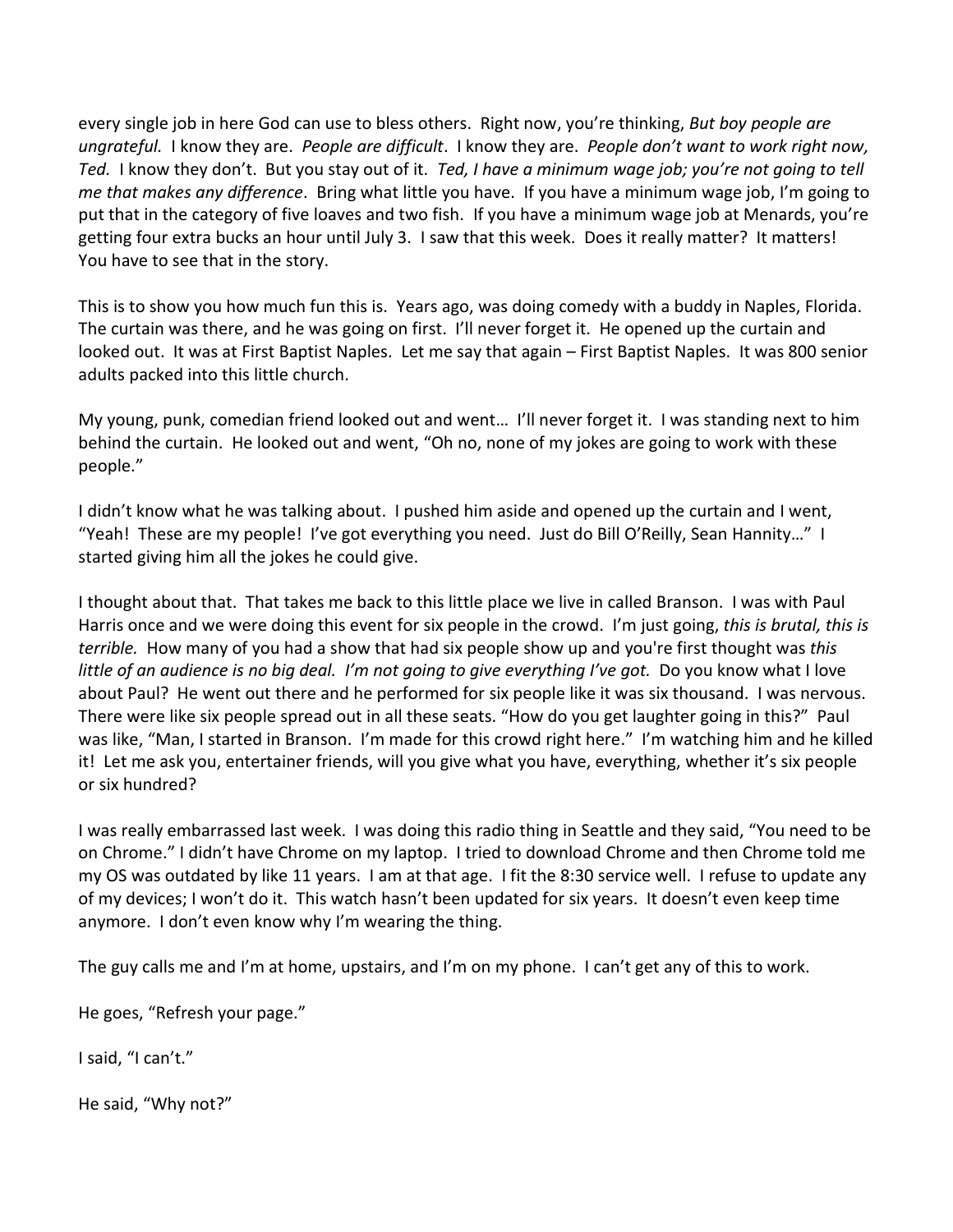I go, "Because I'm using the phone as a hotspot and when I'm on this, that doesn't work.

He goes, "Well get on your Wi-Fi."

I went, "I don't have WIFI.

He goes, "What's your internet speed at your house?"

I go, "I don't have internet at my house."

Finally, this snooty, Seattle guy goes, "Where do you live?!"

I said, "I live in Branson, Missouri. We've had the internet for a little while, but it's not as strong as you're probably getting in downtown Seattle. I don't know, after the riots though, what your internet is like down there, but…" I like to push it a little bit, but I try not to be too rough. Guess what? The interview didn't work. I didn't have the technology able to do this darn radio interview. About an hour later, I sent him this picture and said, "I was trying very hard." (picture of a plastic chair holding a satellite dish and random pieces of equipment)

I'm here to tell you. I love this little church in this little town. I know there are a lot of places you could go, but I think if we learned anything from the pandemic, we love Branson, Missouri. I love living here. I love this little town.

So, we've got the little places that we live. The little jobs that work. I know this sounds belittling. I don't mean it to be, but I really want to drive home the point of *little*. That's how we all get. We think we don't think we have much. But what about the little children we raise.

This should have been a Mother's Day talk. It should have been a Mother's Day talk because some of you get caught up in the little details of the changing of the diapers and the potty training and you're like, *What difference am I making? Am I even contributing to society?* I love what one author I read this week said. Again, we don't know that this boy packed his own lunch or if his mom packed his lunch; don't get caught up in that detail but go with this for a second.

*"Somewhere behind the story of when Jesus fed five thousand, there's a mom who packed a simple lunch for her son. She was simply taking care of her boy. She couldn't know that Jesus would turn that silent work of her hands, the gifts from her kitchen, and her faithful love for her son, into one of his greatest miracles that would be repeated in all four gospels. Moms and Dads, especially you who are tired and unnoticed, you just never know what he is up to with the little somethings you have to give." – Tricia Williford* 

When I read that this week, it reminded me of something that Pastor Andy Stanley in Atlanta often says. *"What if your greatest contribution to the kingdom isn't something you do, but someone you raise?"* This is why we take children's ministry here so seriously. We understand the importance and the value of it.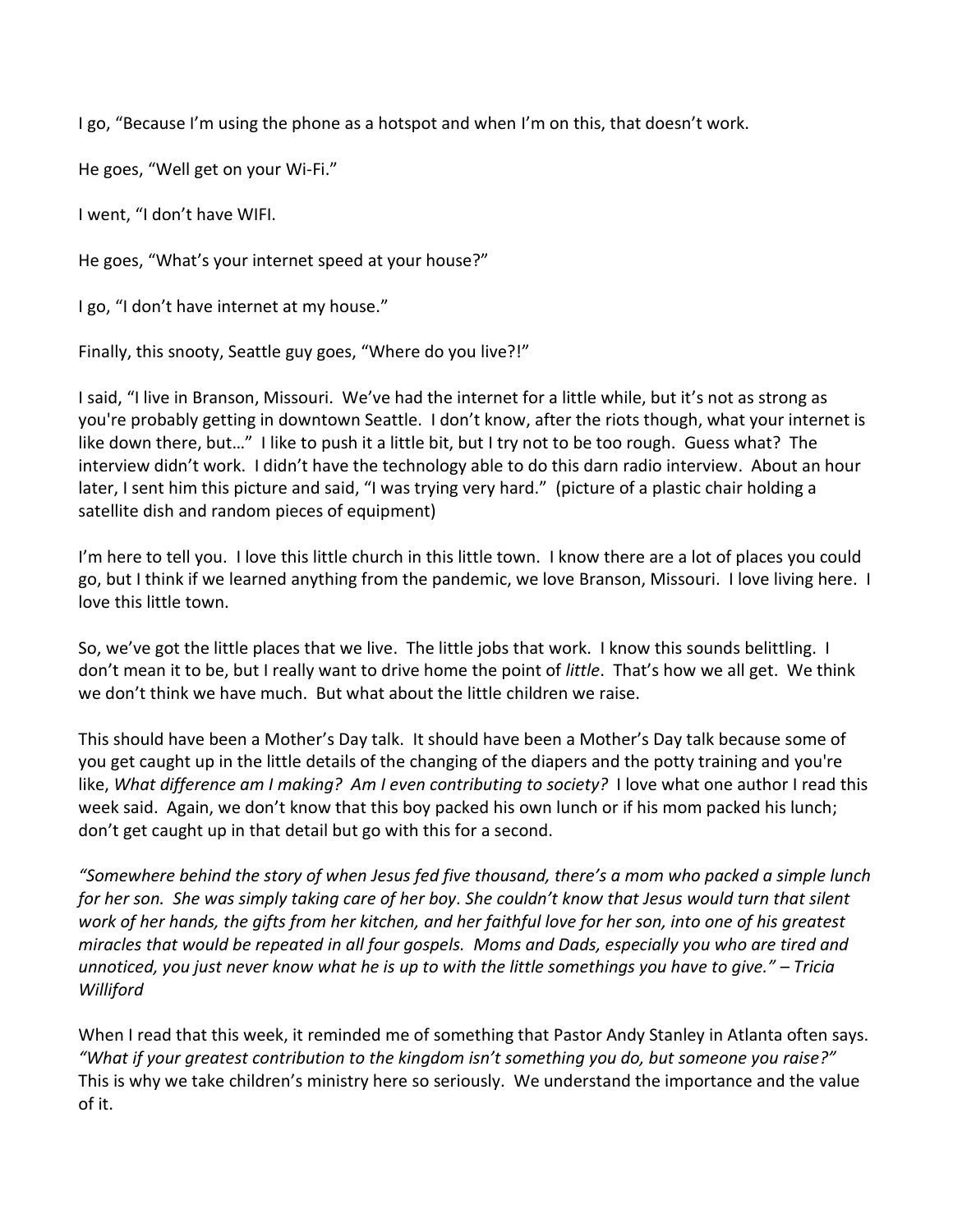Let's finish this story as we close out our time together. *14 After the people saw* (this miracle) *the sign Jesus performed, they began to say, "Surely this is the Prophet who is to come into the world." 15 Jesus, knowing that they intended to come and make him king by force, withdrew again to a mountain by himself.*

So, the question for us today is simply this: What will people say about Jesus after he uses what you bring to the gathering?

What you have to give, make that the focus today that "I am going to put into the hands of Jesus what I have." "My reputation – it's not much, it was marred years ago. Ted, I can't believe I did it, I can't believe I said that. I can't believe people look at me the way they look at me now, knowing what I did or what I said." And as you're trying to rebuild your reputation, don't wait, give with the little reputation you have and put it in His hands.

For some of you, you're like, "My gift won't make a difference in that box or online." Give what you have. Stop comparing yourself to what others have and the capacity they have and the gifts that they bring. Why? Because God uses what you bring. He's going to use that to bless others. If you want to be a blessing to other people, bring what you have.

Here's the key, the bottom line of the whole morning. **You are responsible for what you bring, not how God uses it. Let him determine how it will be used**. You just bring it. God can do big things with the little you bring. You just don't ever know for sure.

That's what I love as we talk as a church. The last couple of weeks, I haven't been posting a lot online other than family pictures and fish and that type of stuff. Amy was like, "Hey, are you okay? You just seem really chill." I'm like, "Yeah, because I'm not online. I'm not dealing with…" And I definitely have been off Twitter because it's just… Twitter has become a toxic cesspool, especially for ministry. It's terrible. Pastors are all bums and churches are chaotic, crazy messes. All I know is this. God is still using the church. No matter how many people keep coming against it, no matter how many people want to try to bring it down, no matter how many pastors try to tear down other pastors… We have a major denomination in the country that many of us are familiar with and many were raised in that's looking at a split and they are just at each other's throats.

None of that is going to bring down the church. If we stay focused, as a church, on health, if we stay focused on doing the write thing, going into the neighborhood, reaching people… Do you have any idea what could happen in this church and in this community if every single person in here, with the little that we have to offer, would bring it. Could you imagine what could happen. I'm talking big things. We talk about homelessness in this community all the time and don't hear any solutions. I don't know if you know that. We've got little things going on here and there and people are like "We'll let that person do it." But instead of coming alongside that person, you do something as well. I think we have everything we need in this church and in this community to solve these problems… IF we bring what we have.